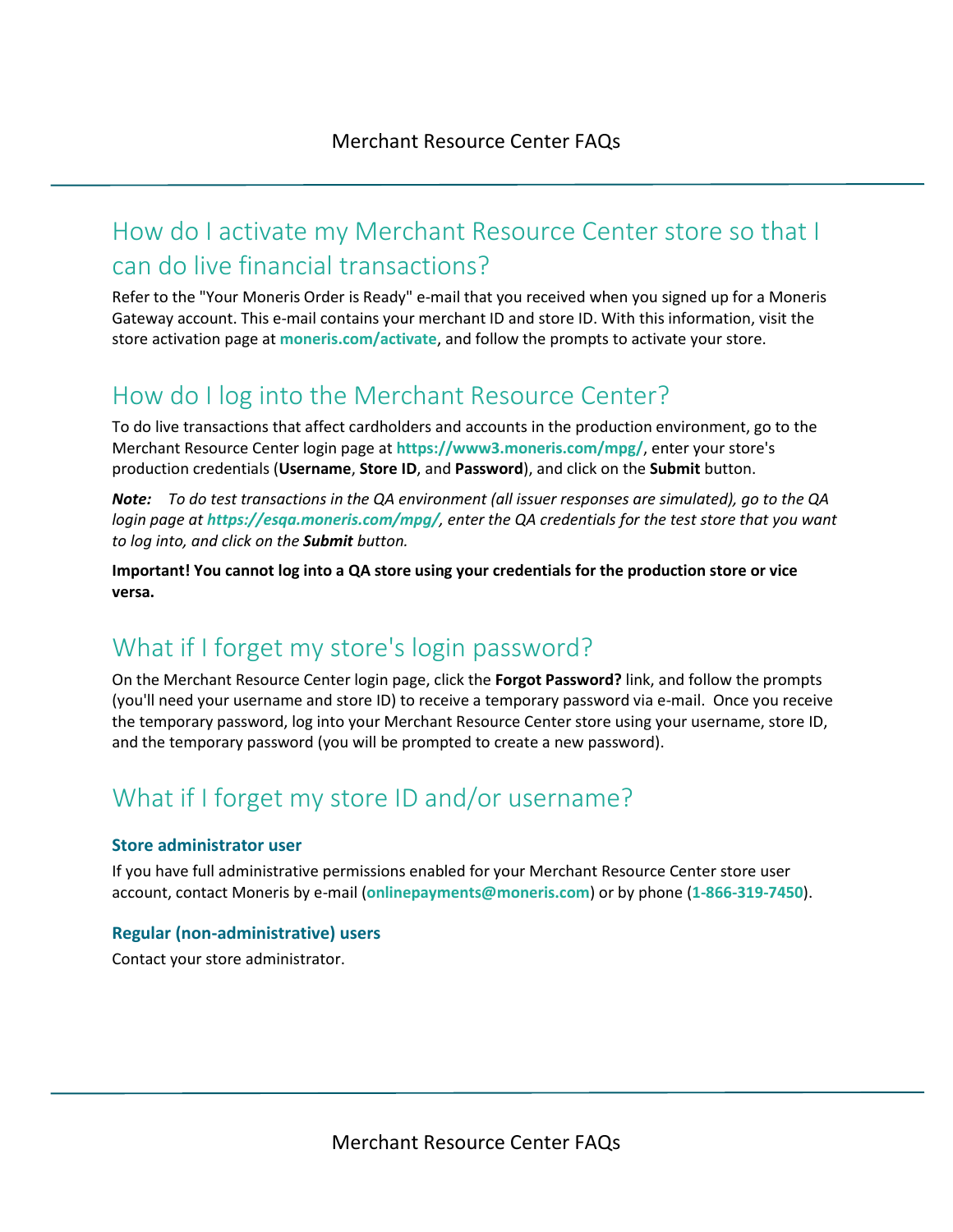#### Where can I find my store's API Token?

Log into your Merchant Resource Center store, and click on **Admin** > **Store Settings** in the main menu. When the "Store Settings" page displays, your store's API token will be shown in the "API Token" area on the page.

## How do I integrate my ecommerce solution with the Moneris Gateway?

Refer to Moneris' API documentation, available for download from the **[Moneris Developer Portal](https://developer.moneris.com/)**.

#### How do I configure Hosted Tokenization?

Refer to Moneris' API documentation, available for download from the **[Moneris Developer Portal](https://developer.moneris.com/)**.

## How do I configure a Hosted Paypage to accept payments on my website?

Refer to Moneris' API documentation, available for download from the **[Moneris Developer Portal](https://developer.moneris.com/)**.

# How do I do a Purchase?

To see a short video demo showing how to do a "keyed" Purchase, please view the **[How to process a](https://www3.moneris.com/mpg/)  [Purchase](https://www3.moneris.com/mpg/) video**. You can access this video from the Merchant Resource Center login page and the Moneris Gateway support page (click on the **Merchant Resource Center How-to Videos** link).

*Note: For information about how to do a Purchase using other card entry methods (e.g., PIN Pad or Vault), refer to the* **[Merchant Resource Center User Manual](https://www3.moneris.com/mpg/)***, available for download from the Merchant Resource Center login page and the Moneris Gateway support page.*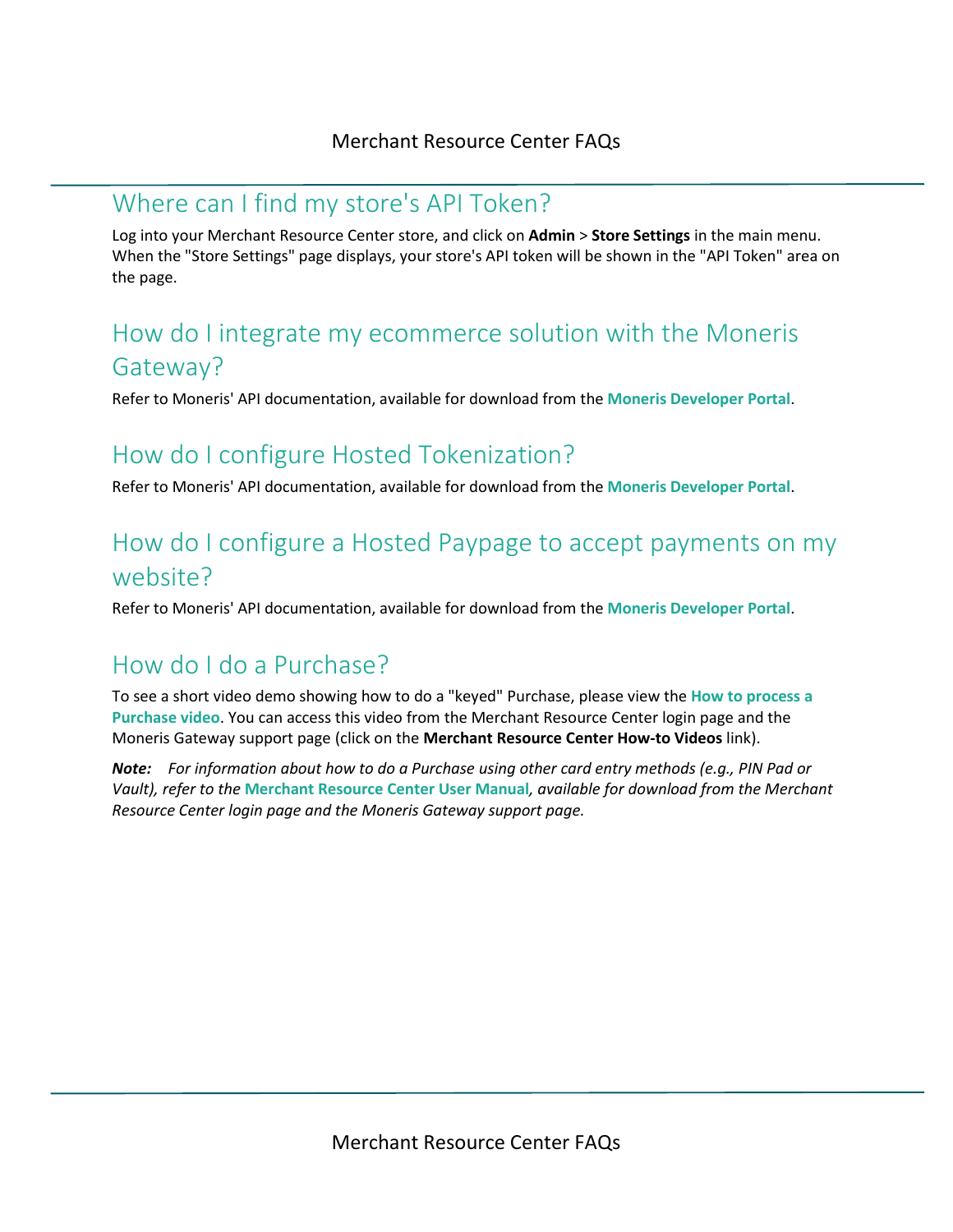#### How do I do a Preauthorization and Capture?

To see a short video demo showing how to do a "keyed" Preauthorization and Capture, please view the **[How to process a Preauthorize](https://www3.moneris.com/mpg/) and Capture a Payment video**. You can access this video from the Merchant Resource Center login page and the Moneris Gateway support page (click on the **Merchant Resource Center How-to Videos** link).

To view an enhanced data (level 2/3) Capture for different card types, please view the corresponding *How to Pre-Authorize and Capture a Payment with Enhanced Data* video for each of the supported card types: Visa, Mastercard, and Amex.

*Note: For information about how to do a Preauthorization and Capture using other card entry methods (e.g., PIN Pad or Vault), refer to the* **[Merchant Resource Center User Manual](https://www3.moneris.com/mpg/)***, available for download from the Merchant Resource Center login page and the Moneris Gateway support page.*

# How do I refund a transaction?

To see a short video demo showing how to do a "keyed" Refund, please view the **[How to process a](https://www3.moneris.com/mpg/)  [Refund](https://www3.moneris.com/mpg/) video**. You can access this video from the Merchant Resource Center login page and the Moneris Gateway support page (click on the **Merchant Resource Center How-to Videos** link).

*Note: For information about how to do a Refund using a PIN Pad, refer to the* **[Merchant Resource](https://www3.moneris.com/mpg/)  [Center User Manual](https://www3.moneris.com/mpg/)***, available for download from the Merchant Resource Center login page and the Moneris Gateway support page.*

## How do I void a transaction?

To see a short video demo showing how to void a transaction, please view the **How Void a Transaction video**. You can access this video from the Merchant Resource Center login page and the Moneris Gateway support page (click on the **Merchant Resource Center How-to Videos** link).

*Note: For information about how to do a Void using a PIN Pad, refer to the*  **[Merchant Resource Center User Manual](https://www3.moneris.com/mpg/)***, available for download from the Merchant Resource Center login page and the Moneris Gateway support page.*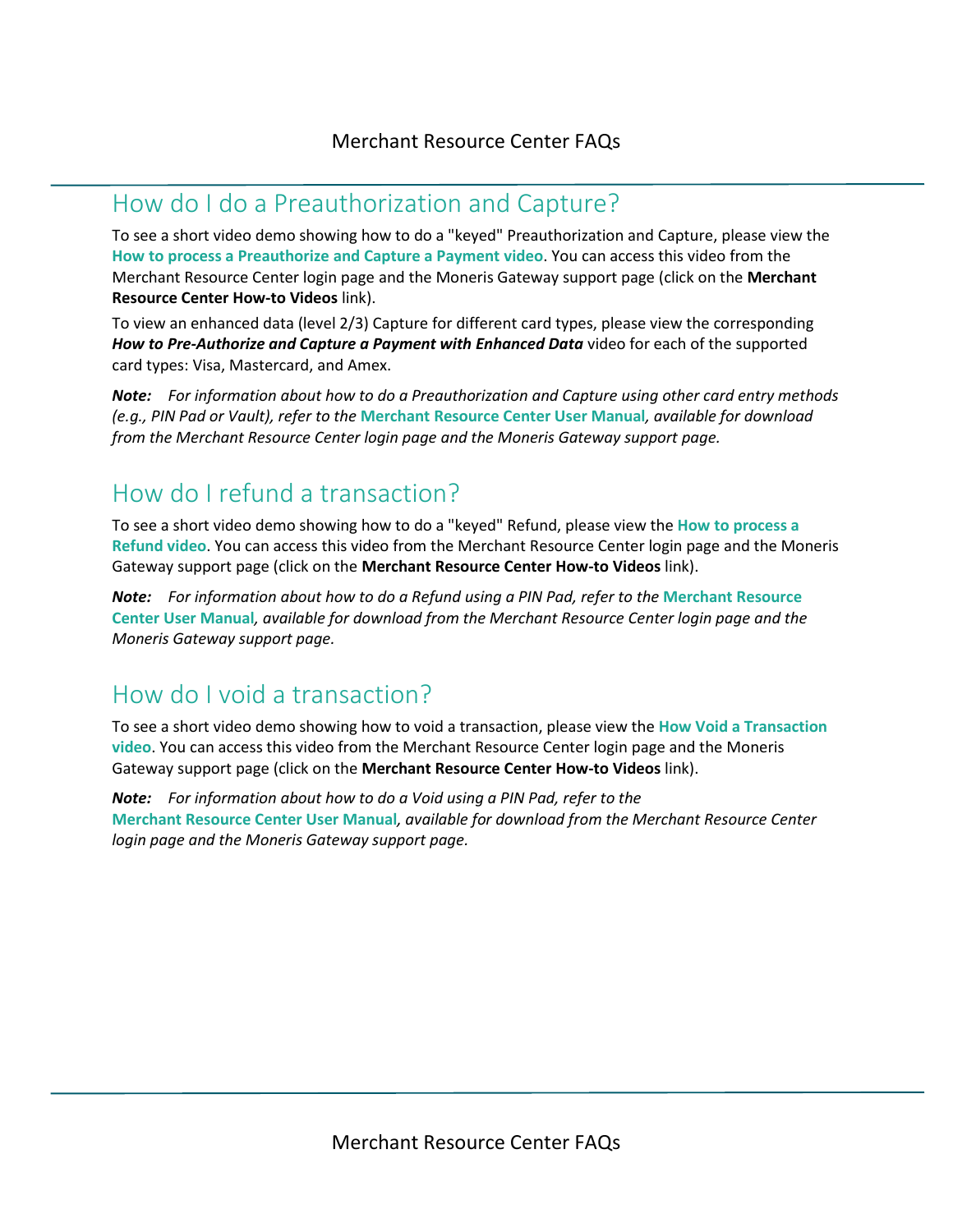## How do I add a new profile or manage an existing one in the Vault?

To see a short video demo showing how to add a new Vault profile (e.g., tokenize a credit card for future transactions on the Merchant Resource Center), please view the **[How to Set Up a Merchant in the Vault](https://www3.moneris.com/mpg/)  [video](https://www3.moneris.com/mpg/)**. You can access this video from the Merchant Resource Center login page and the Moneris Gateway support page (click on the **Merchant Resource Center How-to Videos** link).

*Note: For information about how to manage and use a Vault profile to do financial transactions, refer to the* **[Merchant Resource Center User Manual](https://www3.moneris.com/mpg/)***, available for download from the Merchant Resource Center login page and the Moneris Gateway support page.*

## How do I see which transactions I processed today?

In the Merchant Resource Center, click on **Reports** > **Transactions**, select your report criteria, and then click on the **Submit** button.

*Note: For information about how to generate other types of reports (e.g., batch, managed account updater, recurring, etc.), refer to the* **[Merchant Resource Center User Manual](https://www3.moneris.com/mpg/)***, available for download from the Merchant Resource Center login page and the Moneris Gateway support page.*

# Can I validate a customer's payment information before I perform a Purchase (or other financial transaction)?

Yes, you can. To validate a cardholder's account before you start a financial transaction, log into your Merchant Resource Center store, and perform a Card Verification (**Terminal** > **Verification**). You will need the cardholder's billing address information as it will be matched with the billing information on file with the customer's issuing bank. You can decide whether or not to perform the actual financial transaction (e.g., a Purchase) based on the response. For a list of all possible Address Verification responses, please visit the **[Moneris Developer Portal](https://developer.moneris.com/)**.

*Note: The Card Verification transaction will not appear on a cardholder's statement.* 

## What is the Address Verification Service (AVS)?

AVS is a common method for validating the cardholder's identity, often used for preventing transactions from fraudulent or stolen cards. When you use AVS, the customer's billing address is sent with the transaction so the issuing bank can validate whether the billing address matches what they have on file or not. There are many potential responses that can be sent by the issuer. For a list of all possible Address Verification responses, please visit the **[Moneris Developer Portal](https://developer.moneris.com/)**.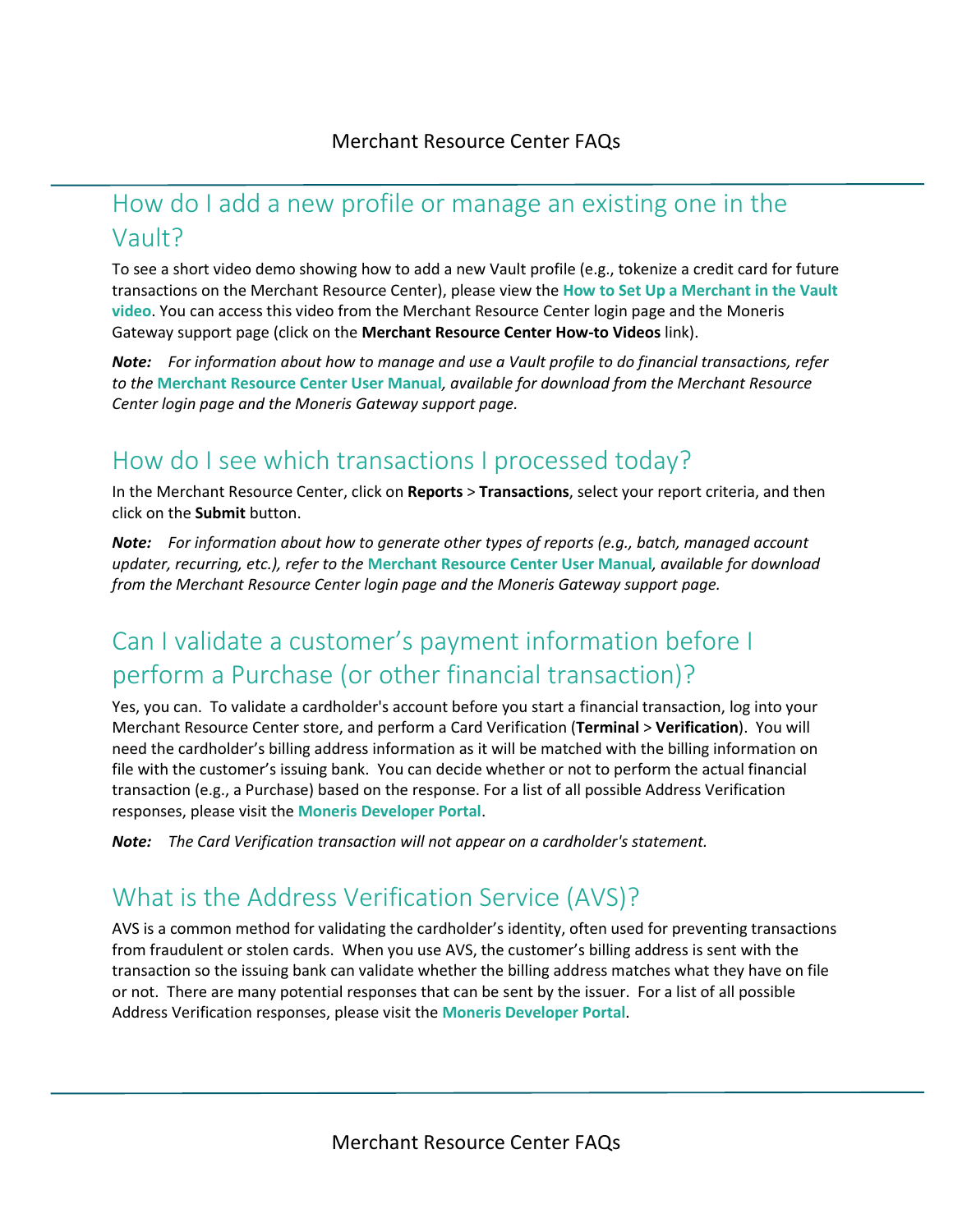### How do I send AVS data during a financial transaction that supports AVS?

When you perform a real-time, card-not-present financial transaction (e.g., Purchase with keyed entry), you have the option to enter the cardholder's billing address information prior to submitting the transaction for processing. Once the transaction is submitted, you will receive an AVS response from the issuing bank in the "APPROVED" or "DECLINED" response.

# Why is billing information important to include in my transaction?

When you include a cardholder's billing address in a financial transaction that you submit for processing, it allows the Moneris Gateway to cross-reference that data with the address data on record for the card at the issuing bank. The issuing bank will generate a response indicating how closely the data match. With this information, you can better assess the legitimacy of the card/cardholder for present/future finance.

#### How do I set up my e355 PIN Pad?

If you are setting up your e355 PIN Pad for the first time, refer to the **[Moneris e355](https://www3.moneris.com/mpg/) PIN Pad Merchant [Resource Center Quick Install Guide](https://www3.moneris.com/mpg/)**, available for download from the Merchant Resource Center login page and the Moneris Gateway support page. If you are re-pairing or reconfiguring an initialized e355 PIN Pad, refer to the *[Merchant Resource Center User Manual](https://www3.moneris.com/mpg/)*, available for download from the Merchant Resource Center login page and the Moneris Gateway support page.

# Why does my e355 PIN Pad screen sometimes dim and/or display "Moneris BE PAYMENT READY"?

Your e355 PIN Pad is idle and attempting to conserve power. The e355 PIN Pad will become responsive once you submit a transaction and select your cloud-enabled PIN Pad as the card entry device.

*Note: For information about how to do transactions with an e355 PIN Pad, refer to the* **[Merchant](https://www3.moneris.com/mpg/)  [Resource Center User Manual](https://www3.moneris.com/mpg/)***, available for download from the Merchant Resource Center login page and the Moneris Gateway support page.*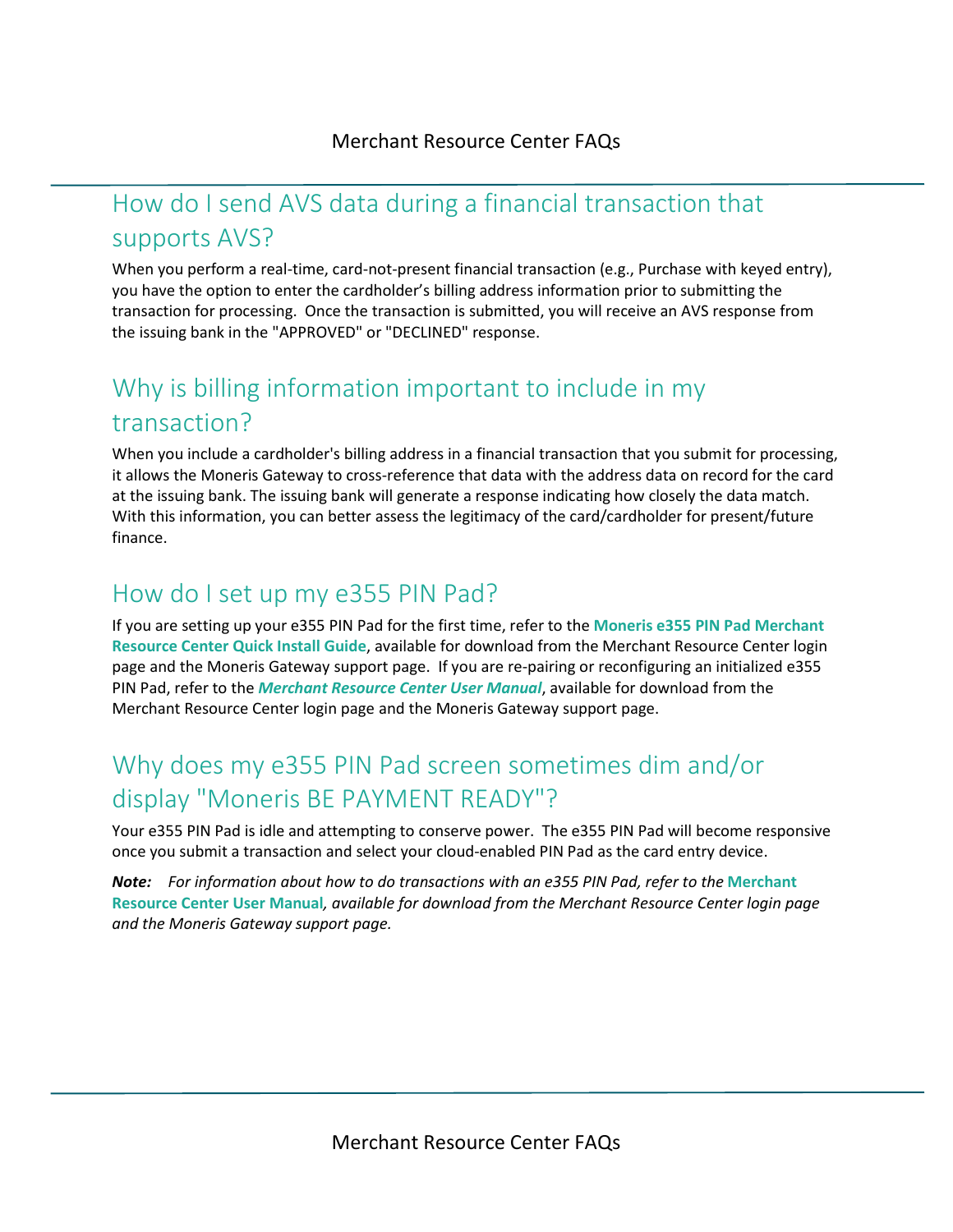# Why does my e355 PIN Pad remain unresponsive during a transaction?

If you have more than one PIN Pad paired with your store and you are attempting to perform the first transaction during your login session, the Merchant Resource Center will prompt you to select which PIN Pad you want to use during the transaction. Ensure that you select the terminal ID of the e355 PIN Pad that you want to use for the transaction. The e355 PIN Pad will become responsive once it receives commands from the Merchant Resource Center.

*Note: The e355 PIN Pad terminal ID is an 8-digit number starting with "E1"; it is printed on a label affixed to the underside of the e355 PIN Pad. For information about how to do transactions with a Moneris Cloud-paired e355 PIN Pad, refer to the* **[Merchant Resource Center User Manual](https://www3.moneris.com/mpg/)***, available for download from the Merchant Resource Center login page and the Moneris Gateway support page.*

# How do I determine if my e355 PIN Pad is connecting to the Moneris Cloud?

Your e355 PIN Pad is connecting to the Moneris Cloud if you see the Wi-Fi signal strength icon ( $\frac{||||}{||}$ ) and the network connect icon  $(\blacksquare^{\dagger} \blacksquare)$  in the top left corner on the "WELCOME/BONJOUR" screen.

*Note: If your e355 PIN Pad screen is dim, press the green key to display the "WELCOME/BONJOUR" screen.*

# Why did my e355 PIN Pad suddenly disconnect from my Wi-Fi network?

The e355 PIN Pad will experience connection difficulties if you use the PIN Pad outside the range of your Wi-Fi network and/or use the PIN Pad within range of strong electromagnetic interference and/or use the PIN Pad while the battery charge is too low. Ensure you always operate the PIN Pad within range of your Wi-Fi network and in an area of low electromagnetic interference. If the battery charge is too low (e.g., 10% or less), use the USB charging cable to connect the PIN Pad to a powered USB port (e.g., on a computer), and allow the battery to charge to at least 25% before you attempt to use the PIN Pad again.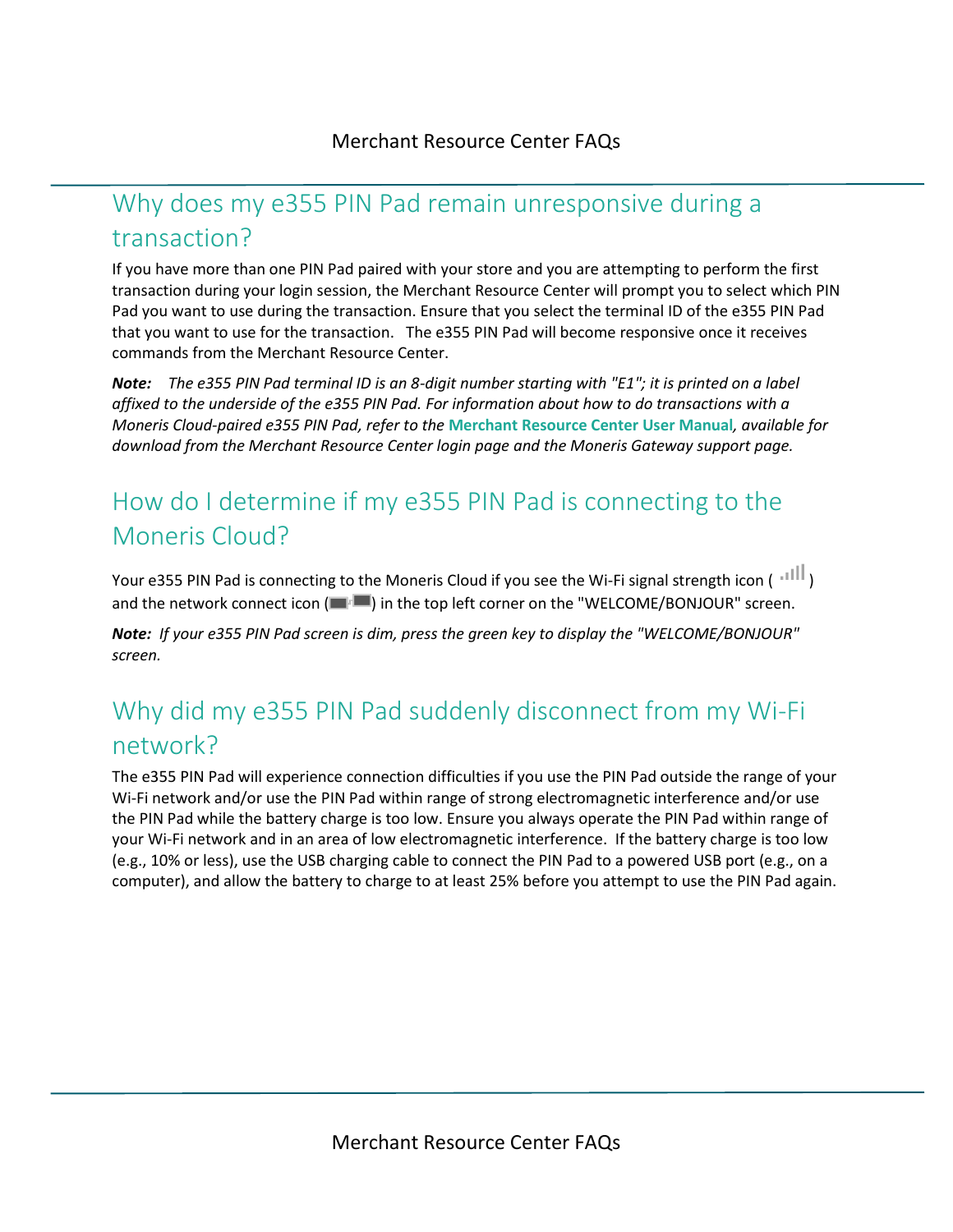#### Why does my e355 PIN Pad display "Pairing Token"?

Your e355 PIN Pad is not paired with your store. In the Merchant Resource Center, click on **Admin** > **Cloud Pairing**, and pair the e355 PIN Pad.

*Note: If you are setting up your e355 PIN Pad for the first time, refer to the [Moneris e355 PIN Pad](https://www3.moneris.com/mpg/) [Merchant Resource Center Quick Install Guide](https://www3.moneris.com/mpg/), available for download from the Merchant Resource Center login page and the Moneris Gateway support page. If you are re-pairing an initialized e355 PIN Pad, refer to the* **[Merchant Resource Center User Manual](https://www3.moneris.com/mpg/)***, available for download from the Merchant Resource Center login page and the Moneris Gateway support page.*

#### How do I set up my P400 PIN Pad?

If you are setting up your P400 PIN Pad for the first time, refer to the **[Moneris P400 PIN Pad](https://www3.moneris.com/mpg/) Merchant [Resource Center Quick Install Guide](https://www3.moneris.com/mpg/)**, available for download from the Merchant Resource Center login page and the Moneris Gateway support page. If you are re-pairing or reconfiguring an initialized P400 PIN Pad, refer to the *[Merchant Resource Center User Manual](https://www3.moneris.com/mpg/)*, available for download from the Merchant Resource Center login page and the Moneris Gateway support page.

## Why is my P400 PIN Pad unresponsive during a transaction?

If you have more than one PIN Pad paired with your store and you are attempting to perform the first transaction during your login session, the Merchant Resource Center will prompt you to select which PIN Pad you want to use during the transaction. Ensure that you select the terminal ID of the P400 PIN Pad that you want to use. The P400 PIN Pad will become responsive and display card entry prompts once it receives commands from the Merchant Resource Center.

*Note: The P400 PIN Pad terminal ID is an 8-digit number starting with "P1"; it is printed on a label affixed to the underside of the P400 PIN Pad. For information about how to do transactions with a P400 PIN Pad, refer to the* **[Merchant Resource Center User Manual](https://www3.moneris.com/mpg/)***, available for download from the Merchant Resource Center login page and the Moneris Gateway support page.*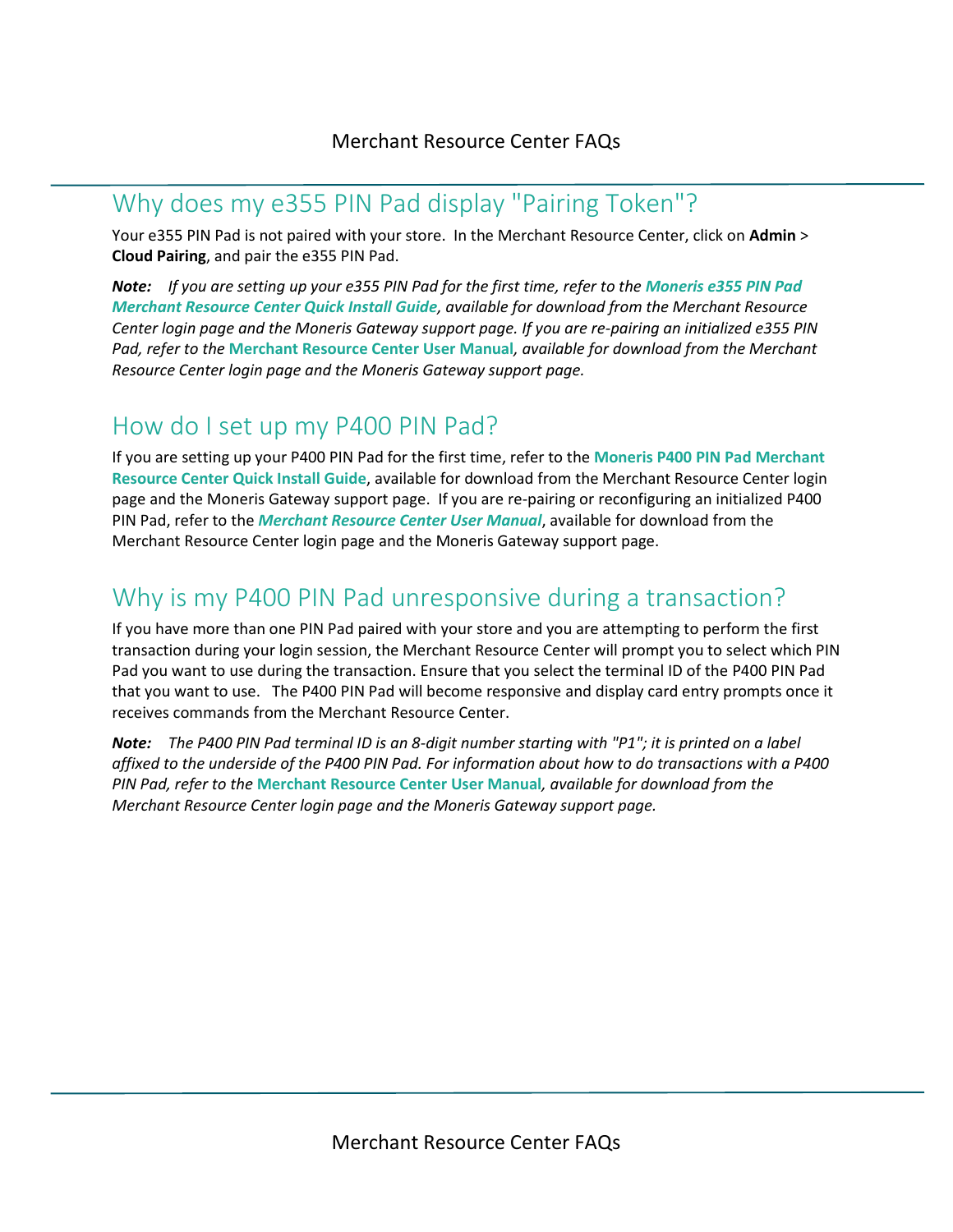# How do I determine if my P400 PIN Pad is connecting to the Moneris Cloud?

Your P400 PIN Pad is connecting to the Moneris Cloud if you see a blue Moneris Cloud icon (<br>In the top right corner on the P400 PIN Pad's "Moneris" idle screen.

If you see a black Moneris Cloud icon instead, the P400 PIN Pad may be paired with your store but is not connecting to the Internet. Confirm that your Ethernet cables are connected correctly; the Internet service is active and accessible; and there are no firewall restrictions blocking the P400 PIN Pad from connecting to the Internet. When the P400 PIN Pad displays blue cloud icon, log into your store, and retry the transaction.

*Note: For full setup instructions refer to the* **[Merchant Resource Center User Manual](https://www3.moneris.com/mpg/)***, available for download from the Merchant Resource Center login page and the Moneris Gateway support page.*

# Why does my P400 PIN Pad display "Pairing Token"?

Your P400 PIN Pad is not paired with your store. In the Merchant Resource Center, click on **Admin** > **Cloud Pairing**, and pair the P400 PIN Pad.

*Note: If you are setting up your P400 PIN Pad for the first time, refer to the* **[Moneris P400 PIN Pad](https://www3.moneris.com/mpg/) [Merchant Resource Center Quick Install Guide](https://www3.moneris.com/mpg/)***, available for download from the Merchant Resource Center login page and the Moneris Gateway support page. If you are re-pairing an initialized P400 PIN Pad, refer to the* **[Merchant Resource Center User Manual](https://www3.moneris.com/mpg/)***, available for download from the Merchant Resource Center login page and the Moneris Gateway support page.*

## How do I set up my iPP320 PIN Pad?

If you are setting up your iPP320 PIN Pad for the first time, refer to the **[Moneris iPP320 PIN Pad](https://www3.moneris.com/mpg/) [Merchant Resource Center Quick Install Guide](https://www3.moneris.com/mpg/)**, available for download from the Merchant Resource Center login page and the Moneris Gateway support page. If you are re-pairing or reconfiguring an initialized iPP320 PIN Pad, refer to the *[Merchant Resource Center User Manual](https://www3.moneris.com/mpg/)*, available for download from the Merchant Resource Center login page and the Moneris Gateway support page.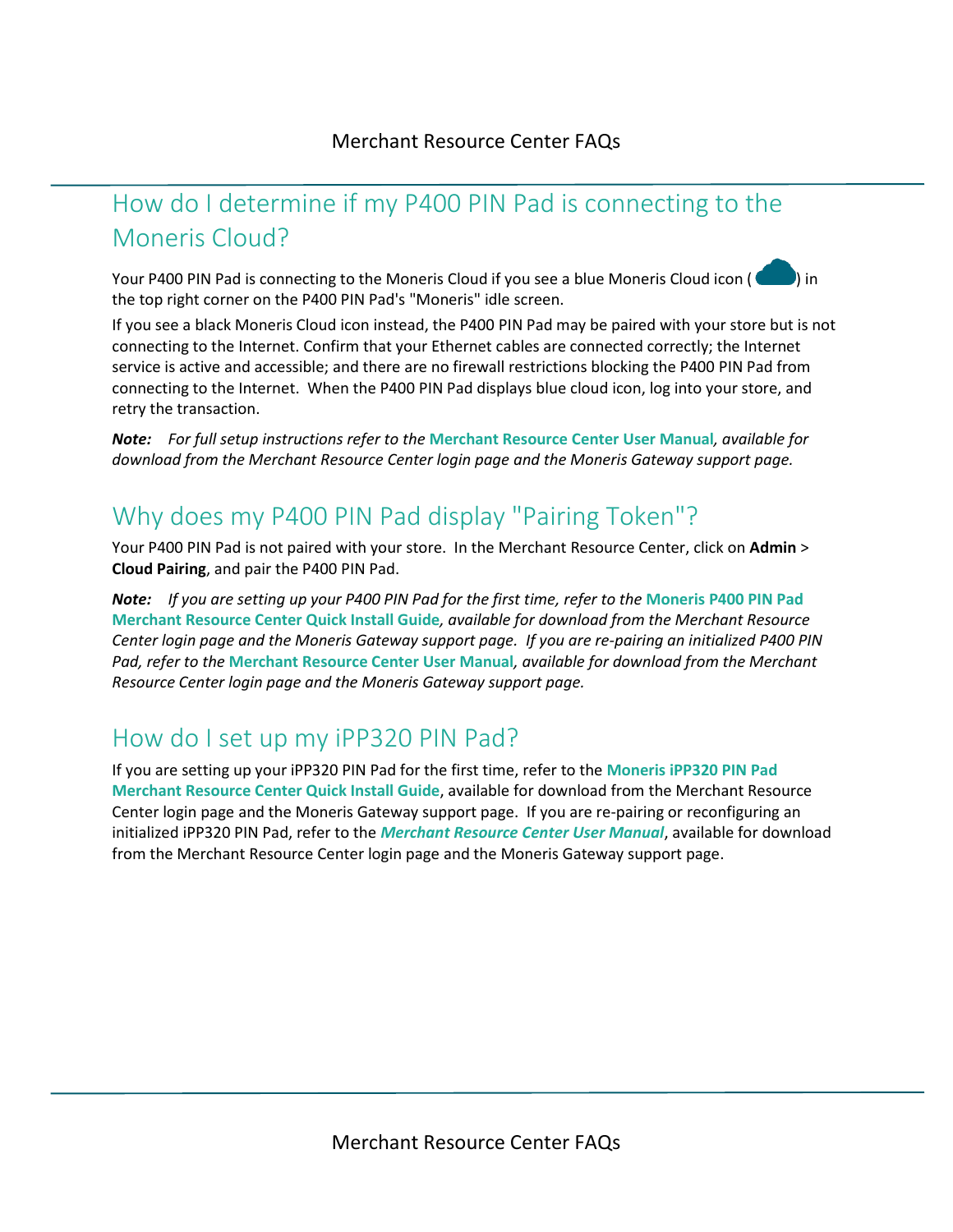# How do I determine if my new iPP320 PIN Pad is capable of connecting the Moneris Cloud?

Your iPP320 PIN Pad is capable of connecting to the Moneris Cloud if the iPP320 PIN Pad does one of the following when powered on:

- Displays "CC" in the upper right corner on the "WELCOME/BONJOUR" screen.
- Displays "NO CONNECTION TO THE CLOUD PRESS OK TO CONNECT".
- Displays the "Pairing Token" screen.

# Why does my iPP320 PIN Pad continue to display "WELCOME/BONJOUR" during a transaction?

#### **Using the Moneris Cloud?**

If you have more than one PIN Pad paired with your store and you are attempting to perform the first transaction during your login session, the Merchant Resource Center will first prompt you to select which PIN Pad you want to use during the transaction. Ensure that you select the terminal ID of the iPP320 PIN Pad that you want to use. The iPP320 PIN Pad will become responsive and display card entry prompts once it receives commands from the Merchant Resource Center.

*Note: The iPP320 PIN Pad terminal ID is an 8-digit number starting with "61"; it is printed on a label affixed to the underside of the iPP320 PIN Pad. For information about how to do transactions with a Moneris Cloud-paired iPP320 PIN Pad, refer to the* **[Merchant Resource Center](https://www3.moneris.com/mpg/) User Manual***, available for download from the Merchant Resource Center login page and the Moneris Gateway support page.*

#### **Using USB/serial cable?**

Ensure that the latest version of Java is installed on your computer. Ensure that the PIN Pad cable is connected to the iPP320 PIN Pad and your computer and the iPP320 PIN Pad is connected to the com port number that is currently configured for your user account. Log out from your store, close and reopen the browser, and then log back into your Merchant Resource Center store. Simultaneously press both the yellow  $\Box$  key and the  $\Box$  key until the iPP320 PIN Pad starts to reboot. When the "WELCOME/BONJOUR" screen displays, retry the transaction.

*Note: For full setup instructions, refer to the* **[Merchant Resource Center User Manual](https://www3.moneris.com/mpg/)***, available for download from the Merchant Resource Center login page and the Moneris Gateway support page.*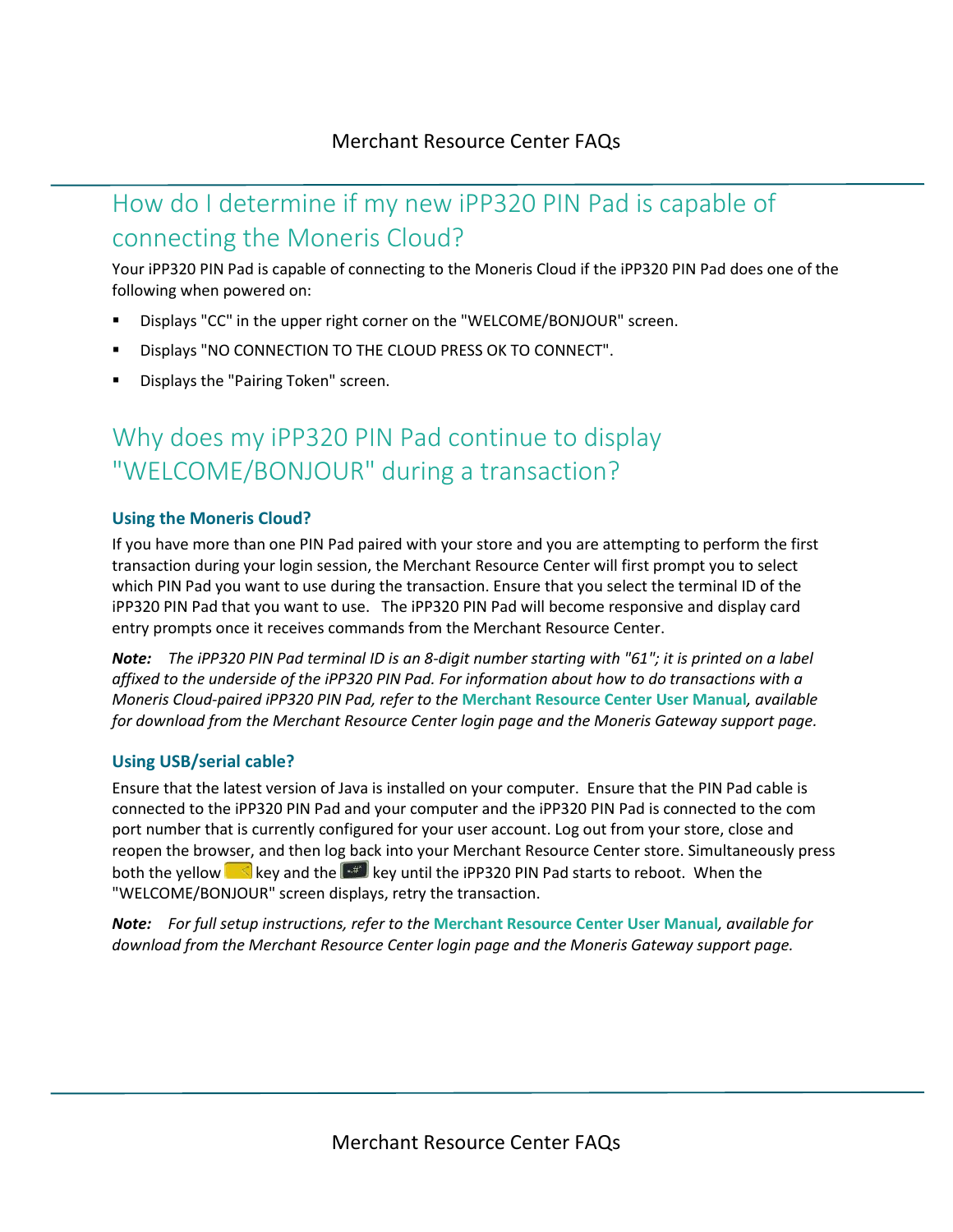#### Why does my iPP320 PIN Pad display "Pairing Token"?

Your iPP320 PIN Pad is not paired with your store. In the Merchant Resource Center, click on **Admin** > **Cloud Pairing**, and pair the iPP320 PIN Pad.

*Note: If you are setting up your iPP320 PIN Pad for the first time, refer to the [Moneris](https://www3.moneris.com/mpg/)* **iPP320** *PIN Pad* **[Merchant Resource Center Quick Install Guide](https://www3.moneris.com/mpg/)***, available for download from the Merchant Resource Center login page and the Moneris Gateway support page. If you are re-pairing an initialized iPP320 PIN Pad, refer to the* **[Merchant Resource Center User Manual](https://www3.moneris.com/mpg/)***, available for download from the Merchant Resource Center login page and the Moneris Gateway support page.*

# Why does my iPP320 PIN Pad display "NO CONNECTION TO THE CLOUD PRESS OK TO CONNECT" instead of "WELCOME/BONJOUR?

If your iPP320 PIN Pad displays the "NO CONNECTION TO THE CLOUD PRESS OK TO CONNECT" screen continuously, the iPP320 PIN Pad may be paired with your store but is not connecting to the Internet. Confirm that your Ethernet cables are connected correctly; the Internet service is active and accessible; and there are no firewall restrictions blocking the iPP320 PIN Pad from connecting to the Internet. When the iPP320 PIN Pad displays the "WELCOME/BONJOUR CC" screen, log into your store, and retry the transaction.

*Note: For full setup instructions refer to the* **[Merchant Resource Center User Manual](https://www3.moneris.com/mpg/)***, available for download from the Merchant Resource Center login page and the Moneris Gateway support page.*

# Why is it important to ensure that my store's batch(es) close each day?

By default a newly activated Merchant Resource Center store is configured for automatic batch close to ensure timely processing of funds and settlement each day. However, you have the option to configure your store for manual batch close. To determine if your store is configured for automatic or manual batch close, log into your store, and go to **Admin** > **Store Settings**, and refer to the "Batch Close Time" setting.

*Note: When you enable manual batch close option for your store, it is still important that you manually close your batch(es) in a timely manner each day to avoid authorization expiration or delayed settlement fees. Settling a batch of expired authorizations could result in additional fees.*